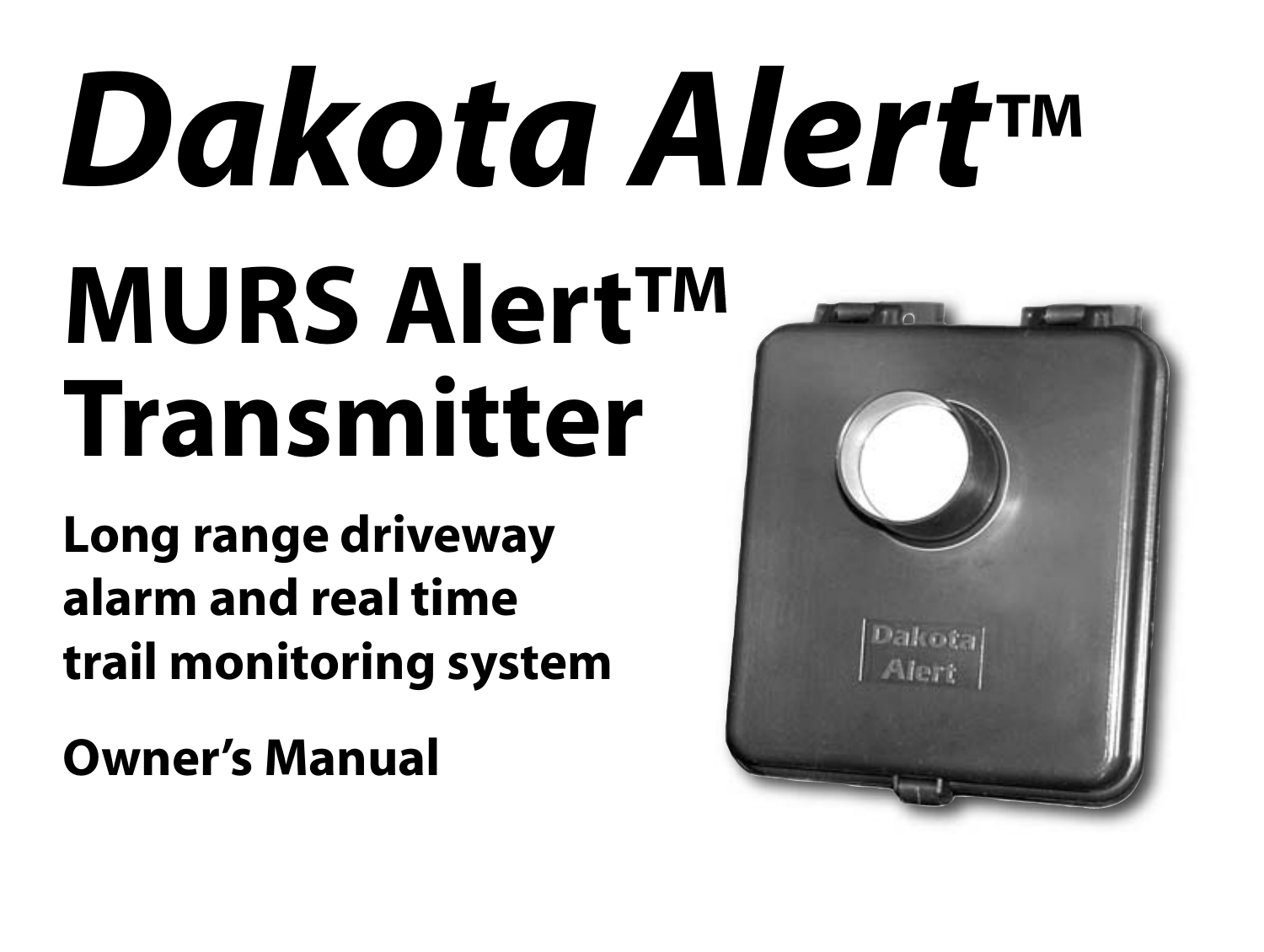# **TABLE OF CONTENTS**

| 2       |
|---------|
| 3       |
| $3 - 5$ |
| $3 - 4$ |
| 4       |
| 5       |
| 5       |
| 6       |
| 6       |
| 6       |
| 6       |
| 7       |
| 8       |
| 8       |
|         |

#### **WARNINGS**

To maintain compliance with the FCC's RF exposure guidelines, this transmitter and its antenna must maintain a separation distance of at least 2 inches (5 centimeters) from your body while transmitting.

This transmitter must have the antenna connected while operating. Failure to connect the antenna can cause damage to the radio.

This device complies with Part 15 of the FCC rules, Operation of this device is subject to the following conditions: 1. This device may not cause harmful interference. 2. This device must accept any interference, including interference that may cause undesired operation.

Thank you for your purchase of this Dakota Alert product.

The MURS Alert transmitter is a passive infrared (PIR) detector that can be used to detect people, vehicles or large animals at selected locations. The PIR sensor will detect movement of objects up to 80 feet in front of the transmitter box. When a person, vehicle or large animal is detected, the MURS Alert will transmit a signal.

When a target is detected by the MURS Alert, an alert signal will be sent to the M538-HT or M538-BS MURS radio. (See page 4 for more information about alerts)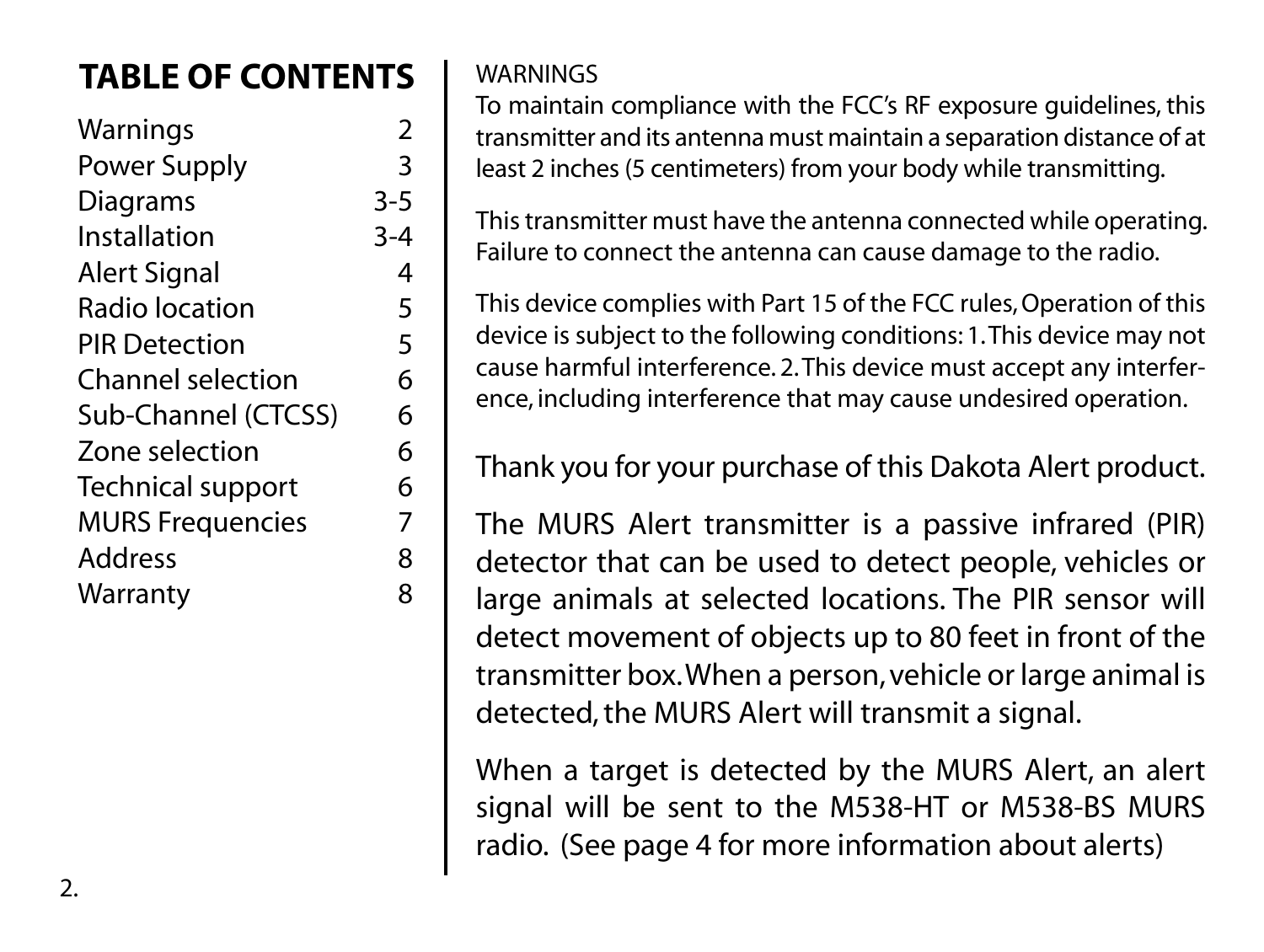#### **Instructions:**

When you open the MURS exterior case (figure  $1-(1)$ ), you will see an antenna (figure  $1-(2)$ ), a battery pack and the PIR unit. Attach the antenna to the antenna jack (figure 1-3), located on the top of the case.

Power Supply:

The MURS Alert transmitter is powered by 6 AA batteries. For best results, we recommended that you use good quality alkaline batteries. When replacing batteries, do not mix old and new batteries together. The average life of the batteries is about 6 months under normal conditions. Conditions affecting battery life include use of the product in high traffic areas, and using product in a cold climate. If you live in a cold climate, it is recommended that you put in new batteries at the beginning of winter.

## MURS Alert Transmitter Antenna



1. Exterior Case 2. Antenna 3. Antenna jack (exterior)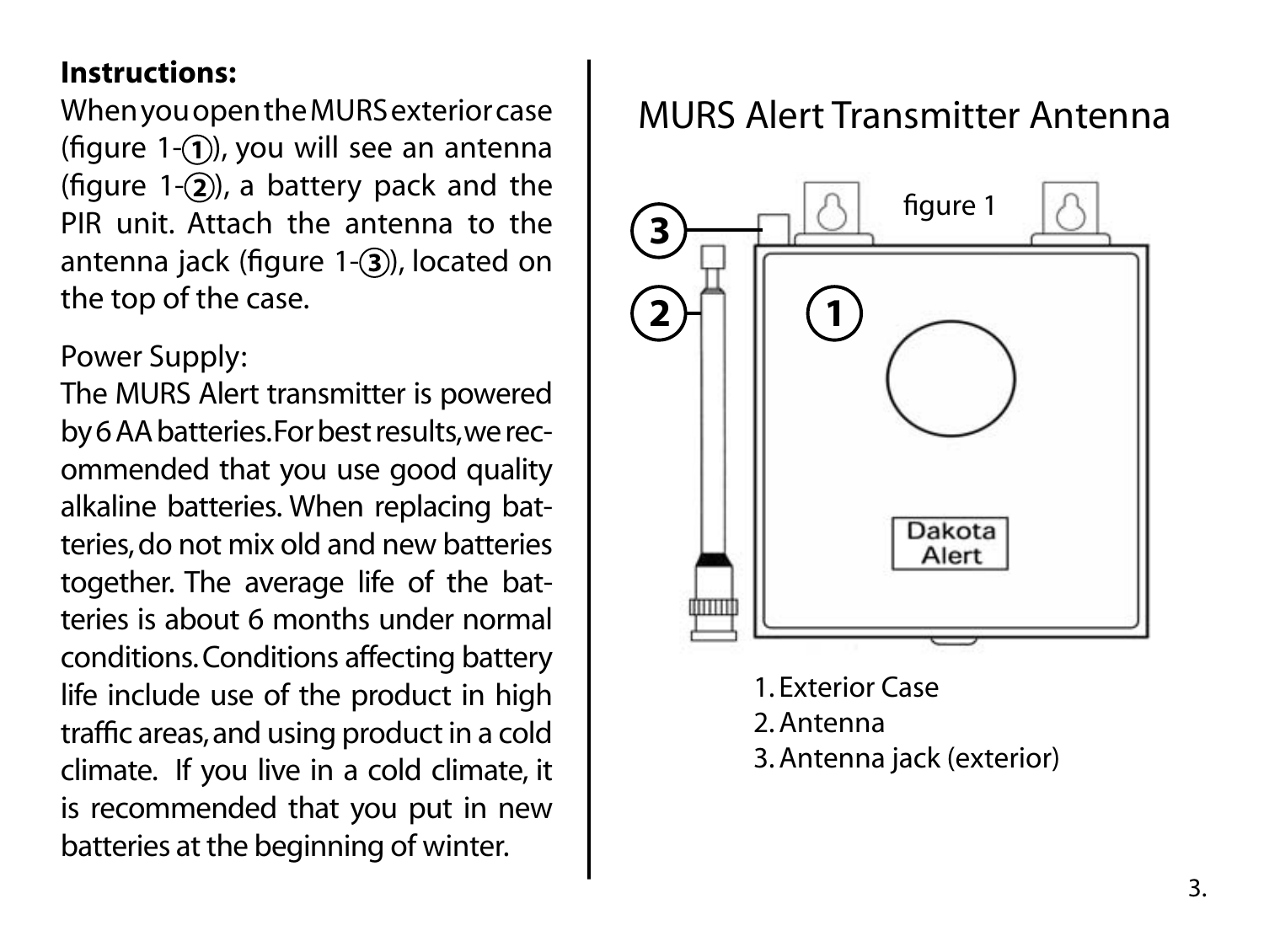



Installation:

In order for the sensor to detect properly it is recommended that the transmitter be mounted on a tree or post about 20 feet back from the area to be monitored and about 3 to 4 feet off the ground. If you want to detect smaller animals, the sensor can be mounted closer to the ground. (See figure 2)

#### Alert Signal:

The MURS alert transmitter has 4 different alert signals. The alert signal will repeat the location of the transmitter. The signal will be a voice saying "Alert zone one,..." "Alert zone two,...", "Alert zone three,..." or "Alert zone four." If you have more than one transmitter, you may wish to change the alert from the default setting (Alert zone one…) to one of the other alerts. This can be done by changing the position of the switch, located on the radio transmitter.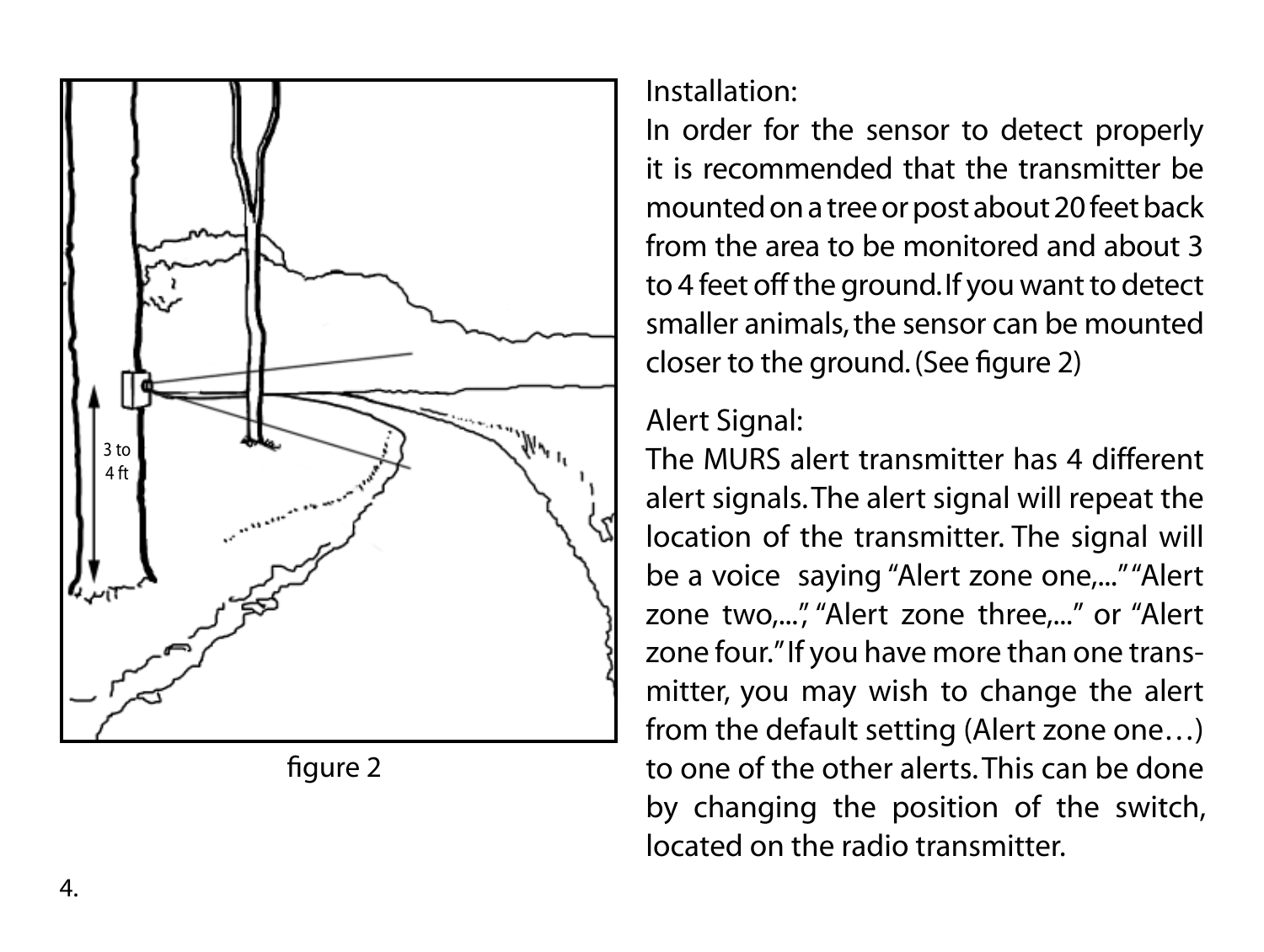

4. PIR sensor 5. Retention clips 6. Channel switch 7. Sub-channel switch 8. Alert zone message switch

Locating the radio transmitter:

When looking at the PIR (figure 3) you will see clips on the sides of the plastic case. Push one of the clips away from the center of the case and lift out the PIR and the plastic backing. You will now be looking inside of the case at the radio transmitter (figure 4-8). To change the settings of the radio transmitter, locate the alert switch. This is a 4 position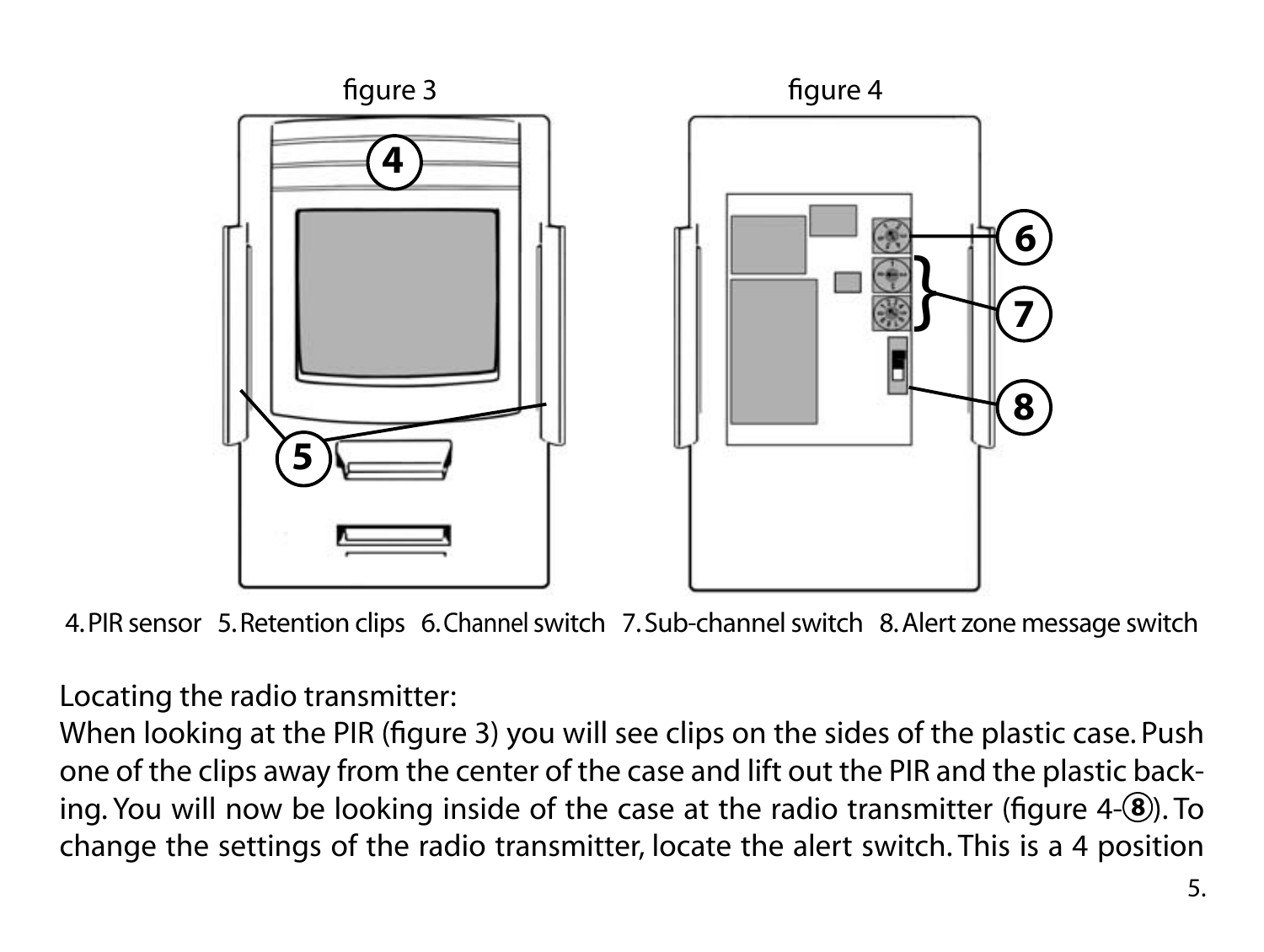slide switch. If the switch is all the way to the top, it will be zone one, the other zones will be located in order from the top.

#### Operation:

A. The factory-set default for the transmitter is Channel 01 Sub-channel (CTCSS) 01.

B. Channel selection. The MURS Alert transmitter is capable of transmitting on any of the 5 MURS channels. To select the proper channel, locate SW1 (figure 4-6) and set it to the appropriate channel, If SW 1 is set to "0" it will default to channel 1.

C. Sub Channel (CTCSS) selection. To select the proper CTCSS locate SW2 and SW3 (figure 4-(7). SW2 is labeled 0-3, SW3 is labeled 0-9. SW2 represents the first digit in the CTCSS and SW3 represents the second digit in the CTCSS. Example for CTCSS to be set at 38, SW2 must be set at 3 and SW3 must be set at 8. The are 38 different CTCSS combinations, if the CTCSS is set at 39 or 00, no sub code will be in use.

#### TECHNICAL SUPPORT

If you encounter any difficulty in the operation of this product after reading the manual, please contact us. You can reach us by phone at 605-356-2772 from 8:30 AM to 5:00 PM Monday through Friday (Central Standard Time). We will be happy to answer your questions and help you in any way we can.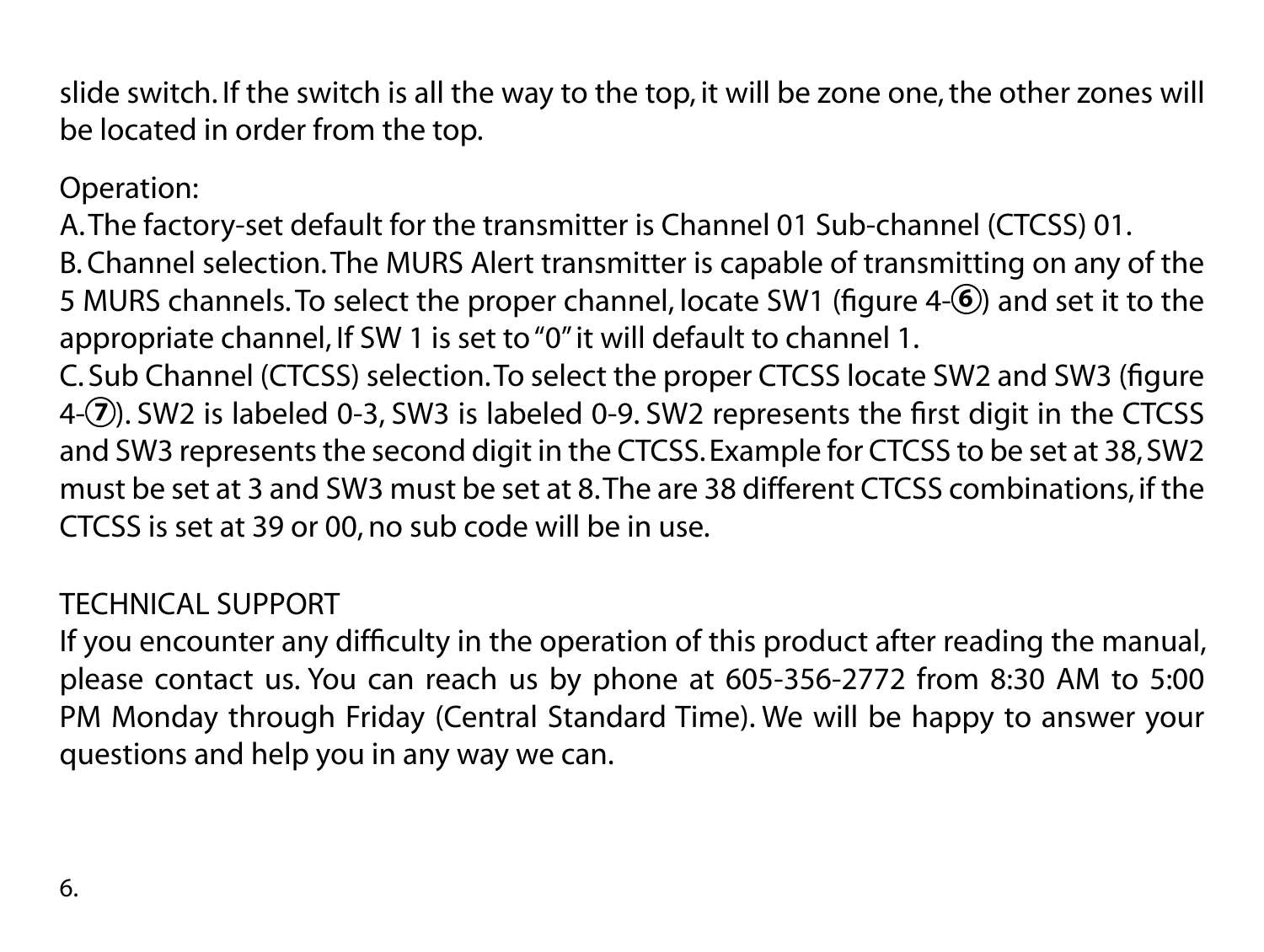### Frequency Chart Sub Code (CTCSS) Frequency

| Channel | Channel<br>Type | Frequency<br>(MHz) | Power<br>(Watts) |
|---------|-----------------|--------------------|------------------|
|         | <b>MURS</b>     | 151.820            | 1.1              |
| ς       | <b>MURS</b>     | 151.880            | 1.1              |
| 3       | <b>MURS</b>     | 151.940            | 1.1              |
|         | <b>MURS</b>     | 154.570            | 1.1              |
| 5       | <b>MURS</b>     | 154.600            | 11               |

| Code | Frequency<br>(Hz) | Code | Frequency<br>(Hz) | Code | Frequency<br>(Hz) |
|------|-------------------|------|-------------------|------|-------------------|
| 00   | 0                 | 13   | 103.5             | 26   | 162.2             |
| 01   | 67.0              | 14   | 107.2             | 27   | 173.8             |
| 02   | 71.9              | 15   | 110.9             | 28   | 179.9             |
| 03   | 74.4              | 16   | 114.8             | 29   | 186.2             |
| 04   | 77.0              | 17   | 118.8             | 30   | 192.8             |
| 05   | 79.7              | 18   | 123.0             | 31   | 203.5             |
| 06   | 82.5              | 19   | 127.3             | 32   | 210.7             |
| 07   | 85.4              | 20   | 131.8             | 33   | 218.1             |
| 08   | 88.5              | 21   | 136.5             | 34   | 210.7             |
| 09   | 91.5              | 22   | 141.3             | 35   | 225.7             |
| 10   | 94.8              | 23   | 146.2             | 36   | 233.6             |
| 11   | 97.4              | 24   | 151.4             | 37   | 241.8             |
| 12   | 100               | 25   | 156.7             | 38   | 250.3             |